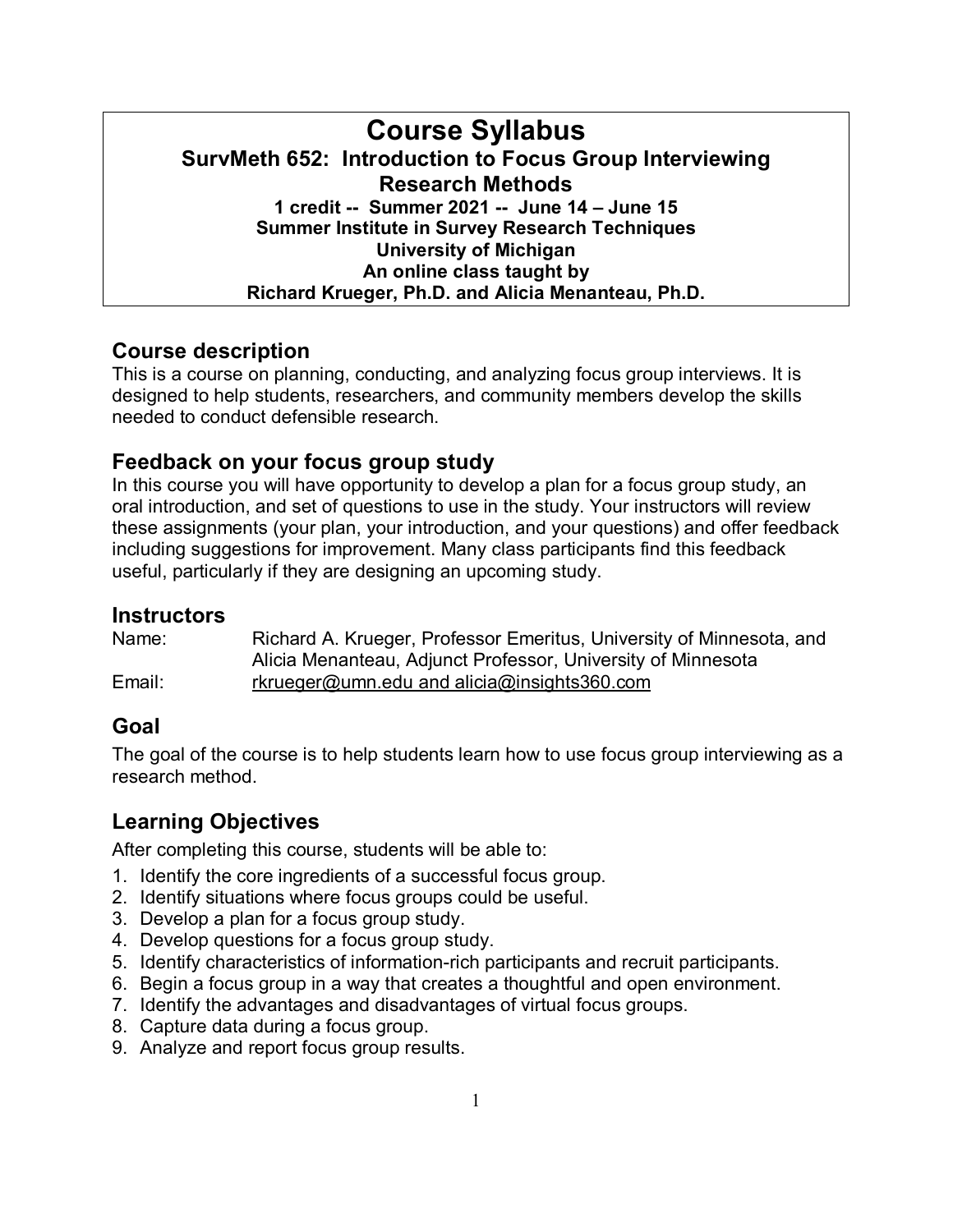## **Course Outline / Daily Schedule**

| <b>Date</b>   | Time         | <b>Topic</b>                                                                                                                                                  |
|---------------|--------------|---------------------------------------------------------------------------------------------------------------------------------------------------------------|
| June 14       | $9 - 11$ am  | Course introduction; Student introductions,                                                                                                                   |
|               |              | Expectations; How to use class materials                                                                                                                      |
| June 14       | $1 - 3$ pm   | Characteristics of focus group interviews; Comparison<br>of in-person, telephone and online focus groups;<br>Observe demo online focus group (Zoom platform); |
|               |              | Review assignment for next day                                                                                                                                |
|               |              |                                                                                                                                                               |
| June 15       | $8 - 9$ am   | Group 1 – Students present introductions                                                                                                                      |
| Class divided | $9 - 10$ am  | Group 2 – Students present introductions                                                                                                                      |
| into 3 groups | $10 - 11$ am | Group 3 - Students present introductions                                                                                                                      |
| June 15       | $1 - 3$ pm   | Key components of focus group research<br>Review assignments<br><b>Questions and Answers</b>                                                                  |
|               |              |                                                                                                                                                               |
| June 22       | midnight     | 3 assignments due                                                                                                                                             |

• Zoom meetings on June 14 and 15 are on EDT – Ann Arbor time zone)

## **Class Materials**

- 20 short video segments
- PowerPoint slides of 20 video segments (on class website)
- 2 video demonstrations
- 4 video lectures
- Notes: Focus Group Interviewing (on class website)
- Textbook (on class website)

### **20 short video segments**

A series of 20 short (4 – 10 minute) video presentations by Richard Krueger on the basics of focus group interviewing. Internet locations of these videos will be sent to enrolled students.

### **PowerPoint slides\***

PowerPoint slides for 20 YouTube video presentations. These are the slides that accompany the 20 short video segments.

### **2 video demonstrations**

Short focus groups are demonstrated in two video presentations. One presentation is specifically on moderating skills and the second presentation is an actual focus group on healthy living. Internet locations will be sent to enrolled students.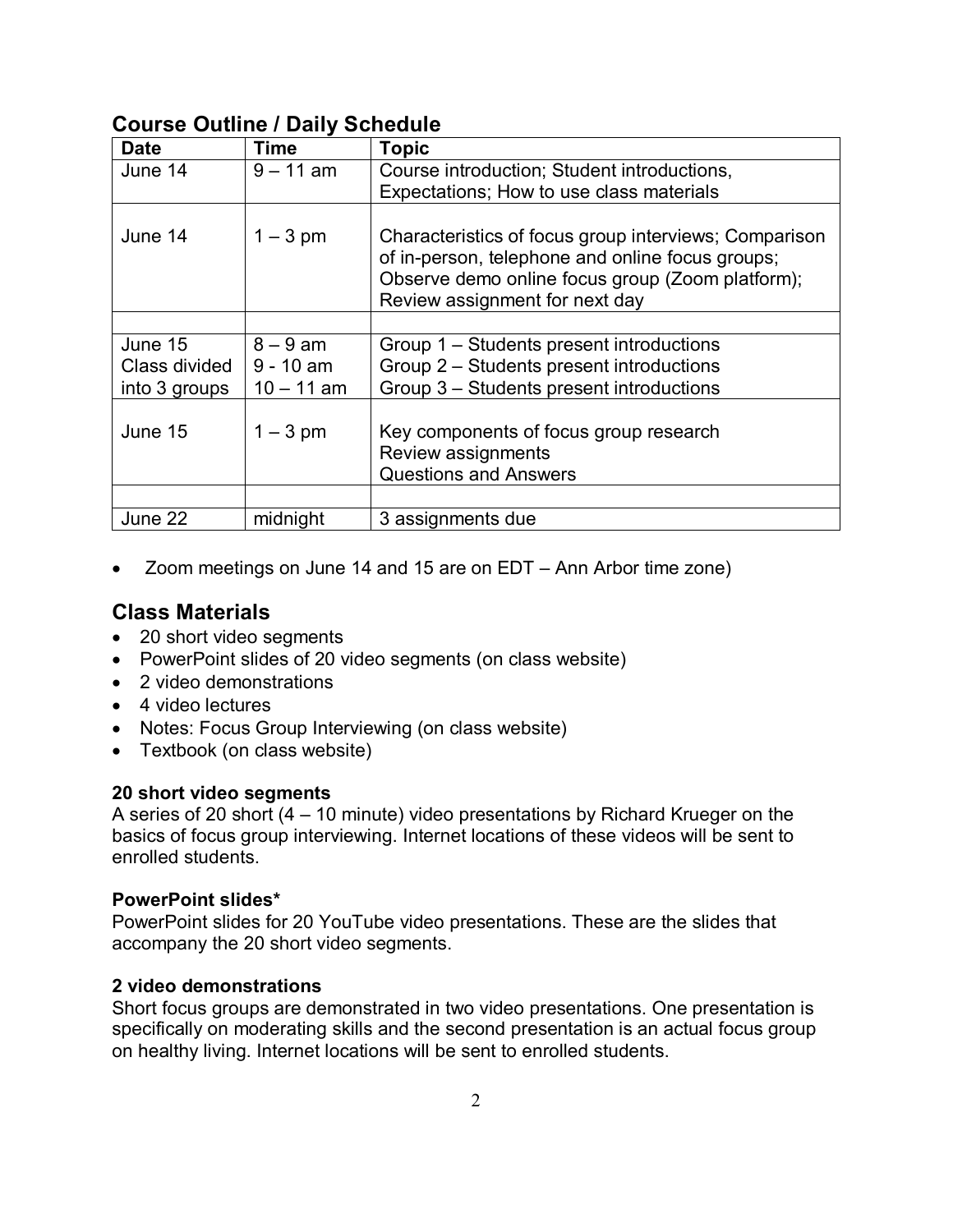### **4 video lectures**

Lectures by R. Krueger and Mary Anne Casey on Developing Questions, Recruiting Participants, Moderating the Focus Group and Analyzing Focus Group Results (34 – 46 minutes each) Internet locations will be sent to students.

### **Notes**

"Notes: Focus Group Interviewing" (January 2021) by Richard A. Krueger, Mary Anne Casey and Alicia Menanteau. University of Minnesota. 31 pages.

### **Textbook**

Krueger, R. A. & Casey, M. A. (2015). *Focus groups: A practical guide for applied*  research. 5<sup>th</sup> Edition. Thousand Oaks, CA: Sage. (5<sup>th</sup> edition is recommended but 4<sup>th</sup> edition is acceptable.)

\*These materials will be sent to students by email.

### **How the class instruction will occur**

This class will likely differ from other online classes you've had. The core instructional materials or links to the materials will be provided on Canvas. You will be expected to be familiar with these materials and use them as you prepare your assignments. The Zoom class sessions will not be lectures in the traditional sense, but rather a chance to provide you with needed background information, demonstrations, practice sessions, and supplementary information. You will be expected to proceed through the materials at your own pace, but also to be mindful of the due date of the assignments.

### **Course Requirements**

Watch the videos and read chapters in the textbook. Then, select a topic for a focus group study, develop a plan, an introduction, and a set of questions to use in the focus group. You are not required to conduct the study.

Non-Credit Students: The assignments are optional for non-credit students. In past classes we've found that over half of the non-credit students submit one or more of the assignments. They have told us that they anticipate conducting a focus group study in the future and would like feedback before they begin the process. We will review each assignment that is submitted and offer a critique pointing out the strengths and areas of improvement. We expect that the non-credit students will participate in the Zoom calls, watch the video sessions, and read the text.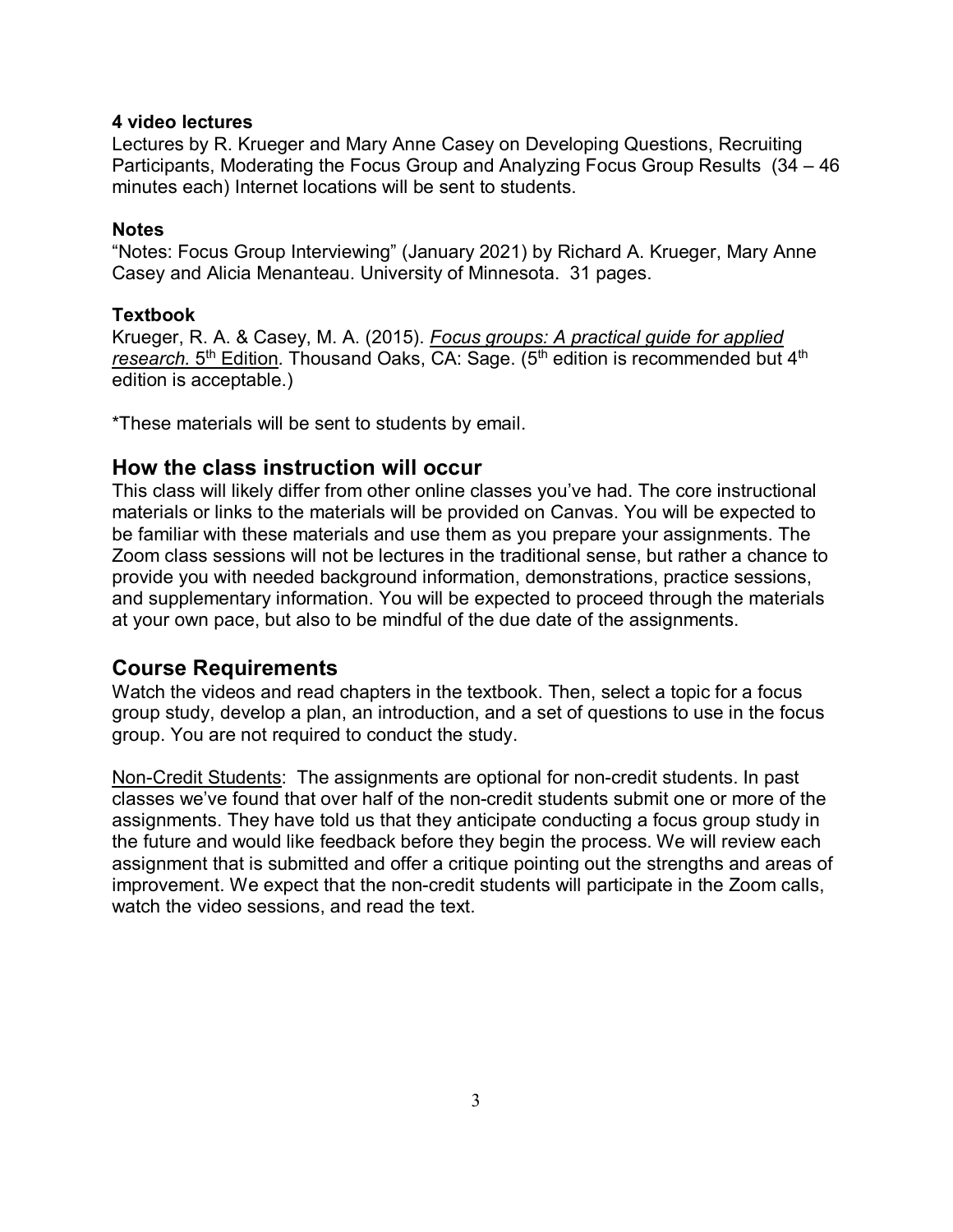## **Assignments and Expectations**

### **1. A plan for a focus group study**

Submit a plan using the instructions in Video 03: Planning the focus group study. Use the template on p. 17 of "Notes" as the basis of your plan. If additional background information is needed to explain your study, include it on a page or two after the completed template. Due on June 22<sup>nd</sup> (by midnight).

### **2. Focus group questions**

A typical two-hour focus group in the academic tradition usually consists of 10 to 14 open-ended questions. An online focus group or telephone focus group usually has 6 to 7 open-ended questions. These questions should be conversational (written using words the participants use—no jargon) and sequenced carefully. Questions should be numbered with estimated time needed for each question. At the top of the page indicate the purpose of the study and the anticipated focus group participants. Before submitting, review the videos: 04 Types of questions in a focus group, 05 Developing questions for a focus group, and 06 Examples of focus group questions. Note examples of format on p.14-15 of Notes. Due on June 22nd.

### **3. An introduction for your focus groups**

The introduction is the first thing the moderator says at the beginning of the focus group interview. It is short and snappy. Again, use words the participants would use if they were talking about the study. Include why you are conducting the study, what you will do with the results, and how it will benefit people. Students will practice this introduction on the June 15<sup>th</sup> online class and receive feedback from the instructors and other students. The written introduction is due on June  $22<sup>nd</sup>$ . Note the examples in Videos 09 – 13 and on p. 4-5 of "Notes".

### **Course Sessions and Readings**

Note: The course is planned to be completed within two weeks. Contact the instructor if you need additional time.

### **How to Proceed -- We recommend the following sequence:**

INTRODUCTION – We recommend doing this section before class begins. 01 - What is a focus group? (4:34 minutes) 02 - What makes it research? (3:56 minutes) Reading: Chapter 1 "Overview of focus groups"

PI ANNING 03 - Planning the focus group study (2:59 minutes) Reading: Chapter 2 "Planning the focus group study"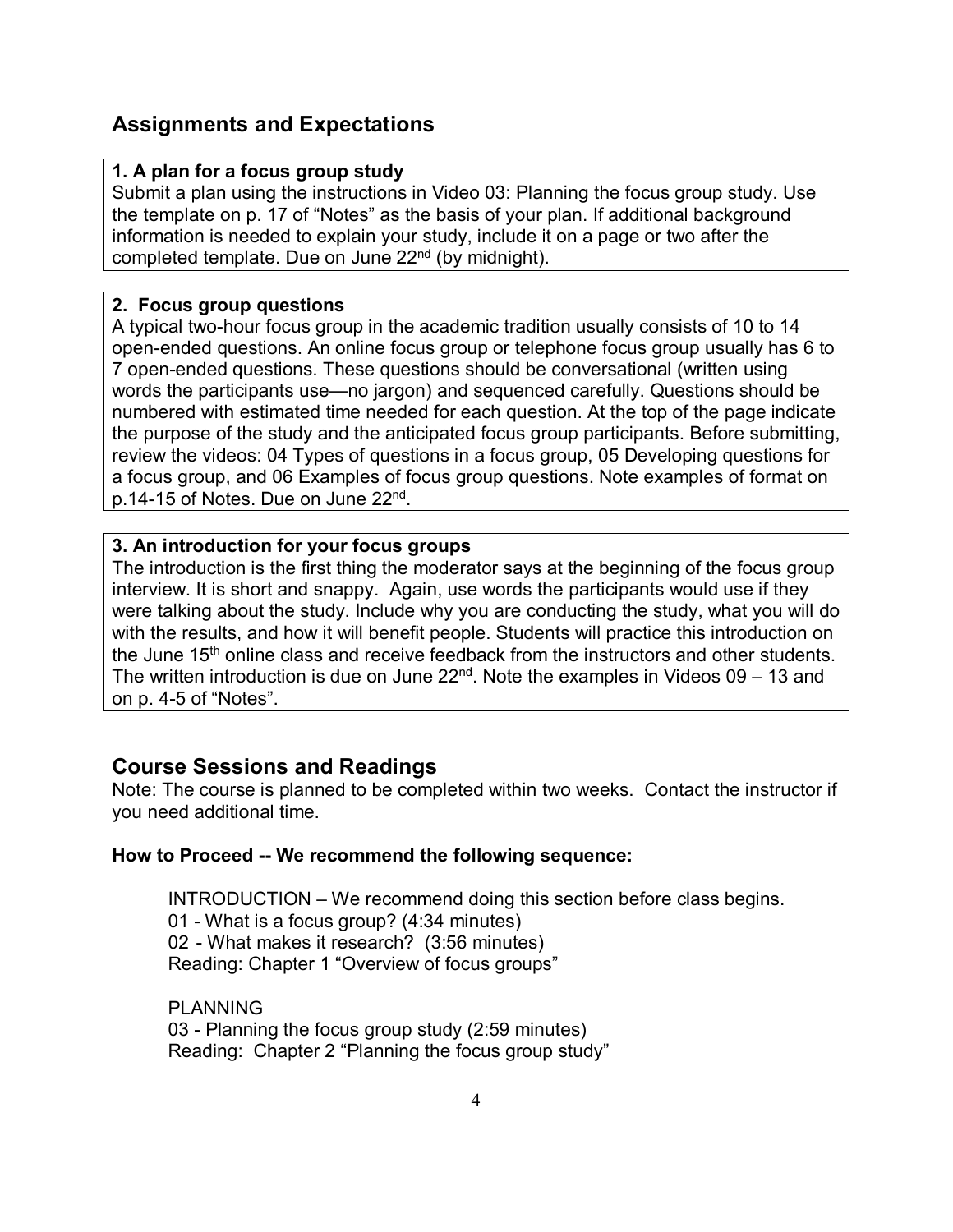#### DEVELOPING QUESTIONS

04 - Types of questions in a focus group (6:59 minutes) 05 - Developing questions for a focus group (7:52 minutes) 06 - Examples of focus group questions (7:18 minutes) Video Lecture: Developing Questions (46:10 minutes) Reading: Chapter 3 "Developing a questioning route"

#### RECRUITING PARTICIPANTS

07 - Locating focus group participants (9:15 minutes) 08 - Recruiting focus group participants (8:57 minutes) Video Lecture: Recruiting Participants (34:55 minutes) Reading: Chapter 4: "Participants in a focus group"

#### **MODERATING**

09 - Moderating skills – Before the group (7:34 minutes) 10 - Moderating skills – During the group (9:38 minutes) 11 - The role of the assistant moderator (5:26 minutes) 12 - Tips for moderating – Part 1 (7:23 minutes) 13 - Tips for moderating – Part 2 (7:04 minutes) Video Lecture: Moderating the Focus Group (34:27 minutes) Video Demonstration: Moderating a Focus Group (30:13 minutes) Video Demonstration Focus Group (32:04 minutes) Reading: Chapter 5: "Moderating skills"

#### ANALYSIS

14 - Capturing data during the focus group (4:37 minutes)

- 15 Taking field notes in focus groups (7:50 minutes)
- 16 Transcribing focus groups (7:09)
- 17 Analysis basics ((6:38 minutes)
- 18 Classic analysis (6:10 minutes)
- 19 Deciding what is important in the focus group analysis (5:31 minutes)

20 - Preparing a focus group report (6:37 minutes)

Video Lecture: Analysis (41:04 minutes)

Reading: Chapter 6: "Analyzing focus group results" Chapter 7: "Reporting"

### **Additional References**

Byseth, Jean, et al. (2003) *Moderating to the max*. Ithaca, NY: Paramount Market Publishing.

Grob, G.F. (2015). Writing for impact. In K. Newcomer et al. (Eds.). *Handbook of practical program evaluation. 4th Ed*. (pp 739-764). Hoboken, N.J.: Wiley